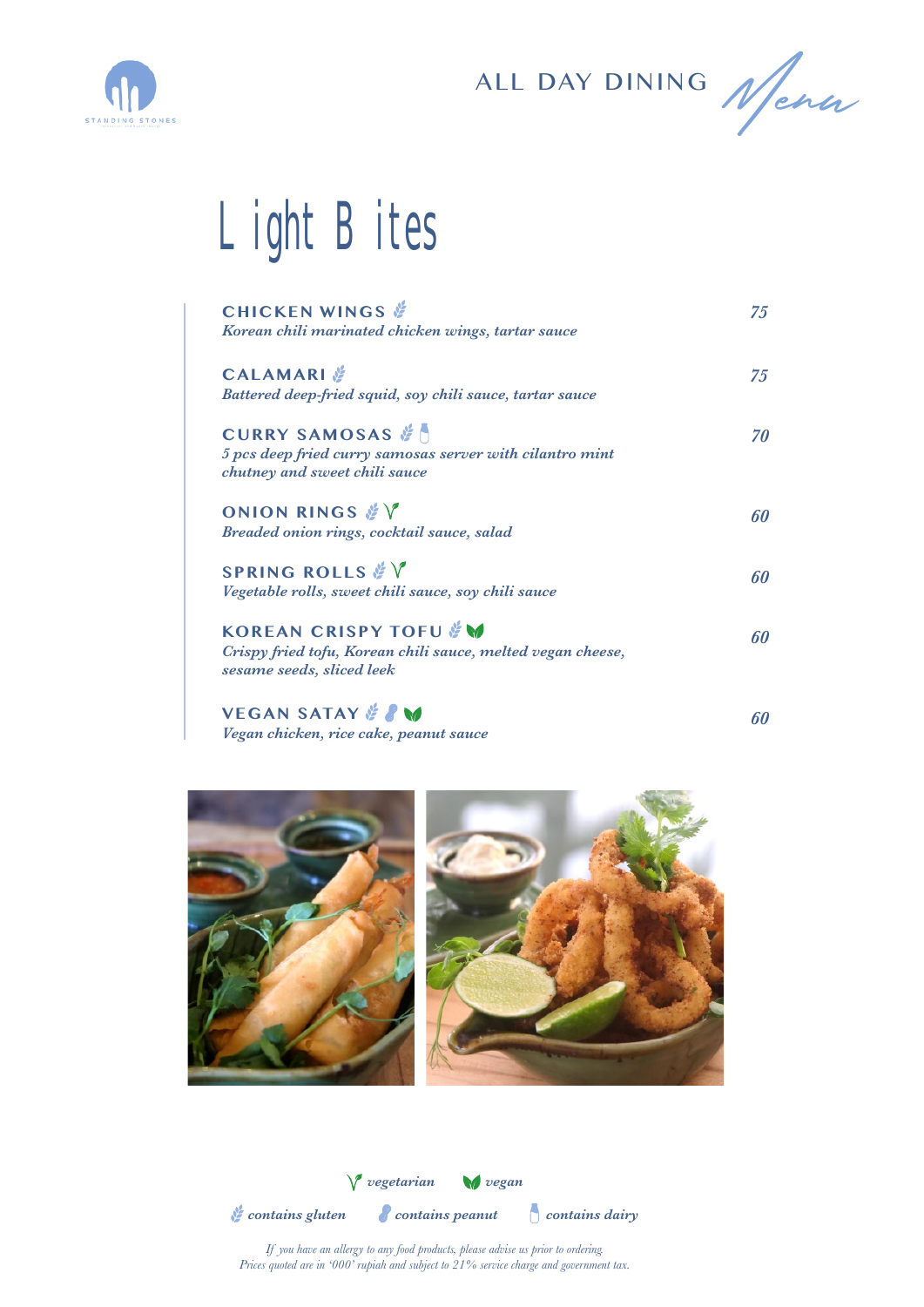

ALL DAY DINING Nena

From the Farm

| <b>HERB CRUSTED LAMB CHOPS &amp;</b><br>Truffle mashed potatoes and garlic-rosemary juice                                                                                              | 325               |
|----------------------------------------------------------------------------------------------------------------------------------------------------------------------------------------|-------------------|
| <b>STEAK FRITES</b><br>Pan seared Australian imported beef rib eye (200 gr), shallot<br>sauce, mixed salad and homemade French fries                                                   | 320               |
| SHORT RIBS &<br>8 hours slow cooked red wine braised Beef short ribs, long bean,<br>sautéed mushroom, truffle mashed potato, carrot confit                                             | 260               |
| DUCK LEG CONFIT &<br>Marinated duck leg confit, mashed potato, caramelized apple,<br>sautéed spinach, black pepper sauce                                                               | <i><b>240</b></i> |
| <b>BEBEK GORENG SAMBAL MANGGA</b><br>Popular East Javanese dish, deep fried marinated local duck,<br>sambel pencit, sambel matah, sambel ulek, crackers,<br>steamed"plecing"vegetable  | <b>160</b>        |
| <b>PORK BELLY WE &amp; A</b><br>Crispy roasted pork belly, apple puree, broccoli, carrot confit,<br>mashed potato                                                                      | <i><b>150</b></i> |
| IGA BABI BAKAR <b>N</b><br>Indonesian charcoal grilled pork ribs, served with<br>steamed"plecing"vegetable, battered tempe and tofu, steamed<br>rice, tomato, cucumber and sambal ulek | <b>150</b>        |
| AYAM BAKAR<br>Indonesian charcoal grilled chicken leg, served with<br>steamed"plecing"vegetable, battered tempe and tofu, steamed<br>rice, tomato, cucumber and sambal ulek            | <b>150</b>        |
| <b>AYAM BETUTU</b><br>Popular Balinese dish made from baked seasoned chicken leg,<br>steamed rice, turmeric chicken broth, sambel matah, crackers,<br>steamed"plecing"vegetable        | <b>150</b>        |
| <b>BBQ CHICKEN LEG &amp; A</b><br>Glazed bbq sauce sliced chicken leg boneless, cole slaw, salad,<br>steamed rice                                                                      | 125               |
|                                                                                                                                                                                        |                   |

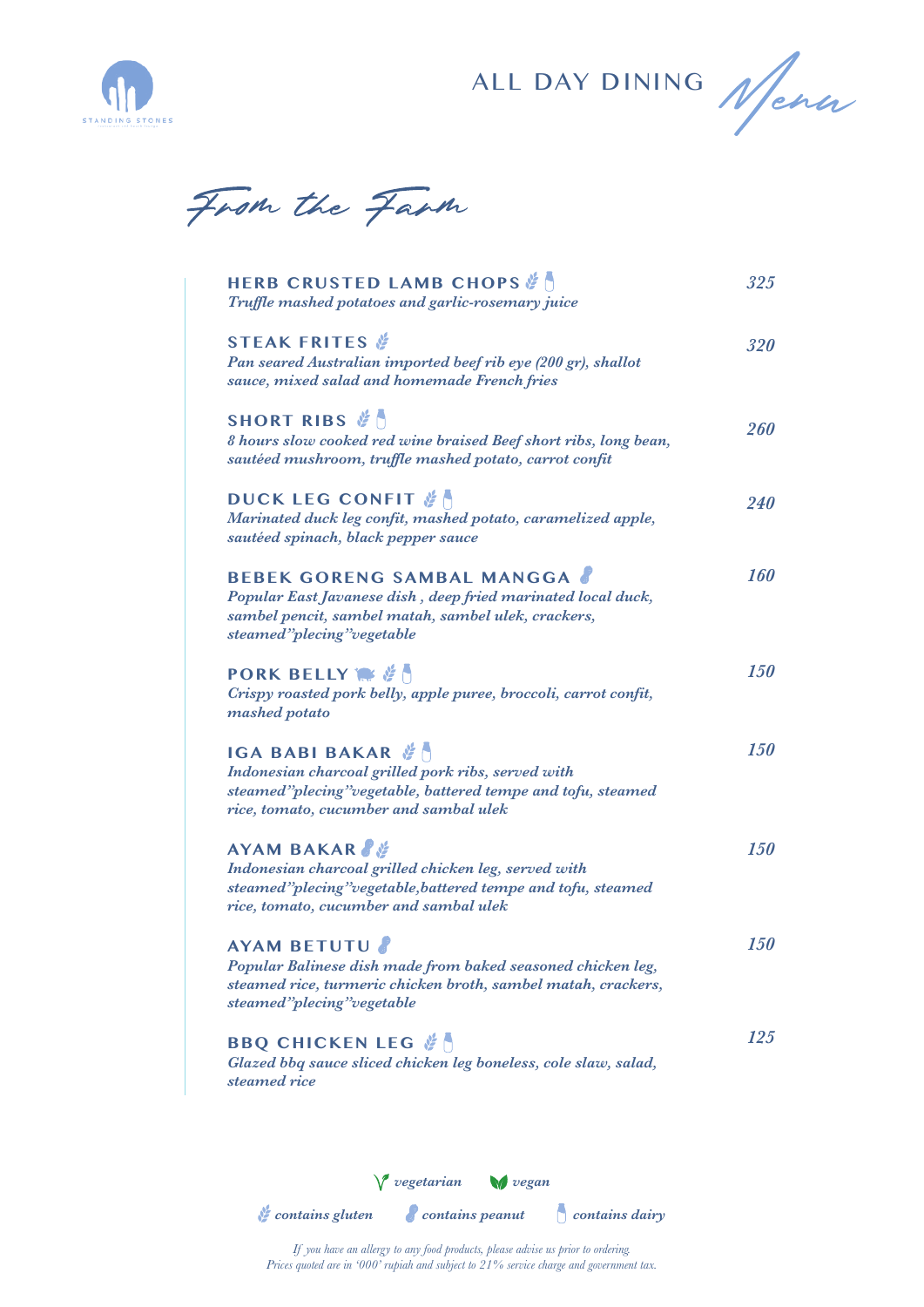

ALL DAY DINING Nena

Goup, Galads & Vegan

| <b>OXTAIL (SOP BUNTUT) SOUP</b><br>Indonesian clear oxtail soup, steamed rice, melinjo, condiment                                                                                | 185               |
|----------------------------------------------------------------------------------------------------------------------------------------------------------------------------------|-------------------|
| <b>FALAFEL SALAD M</b><br>Green salad with. black olive, semi dried tomato, raisin,<br>pumpkin seed, tahini sauce, deep fried falafel, pumpkin hummus,<br>served with pita bread | <i>150</i>        |
| <b>PUMPKIN SALAD M</b><br>Roasted pumpkin, white quinoa, red wine dressing, pumpkin<br>seed, balsamic dressing, rucola, vegan cheese                                             | <b>120</b>        |
| <b>CHICKEN SALAD</b><br>Pulled mock chicken, rucola, basil pesto dressing, pickled<br>gherkin, pumpkin seed, sun dried tomato, balsamic reduction                                | <b>120</b>        |
| <b>QUICHE LORRAINE</b><br>Smoked salmon and spinach pie, pumpkin seed, parmesan<br>cheese, served with a mixed salad                                                             | <b>120</b>        |
| <b>CAULIFLOWER STEAK</b><br>Cauliflower rice, mushroom, black olive, paprika, vegan<br>parmesan, carrot sauce                                                                    | <i>110</i>        |
| <b>TEMPE RIBS STEAK &amp;</b><br>Barbeque tempeh steak, mashed potato, sautéed mushroom,<br>roasted tomato, rucola, basil pesto dressing                                         | <i><b>100</b></i> |



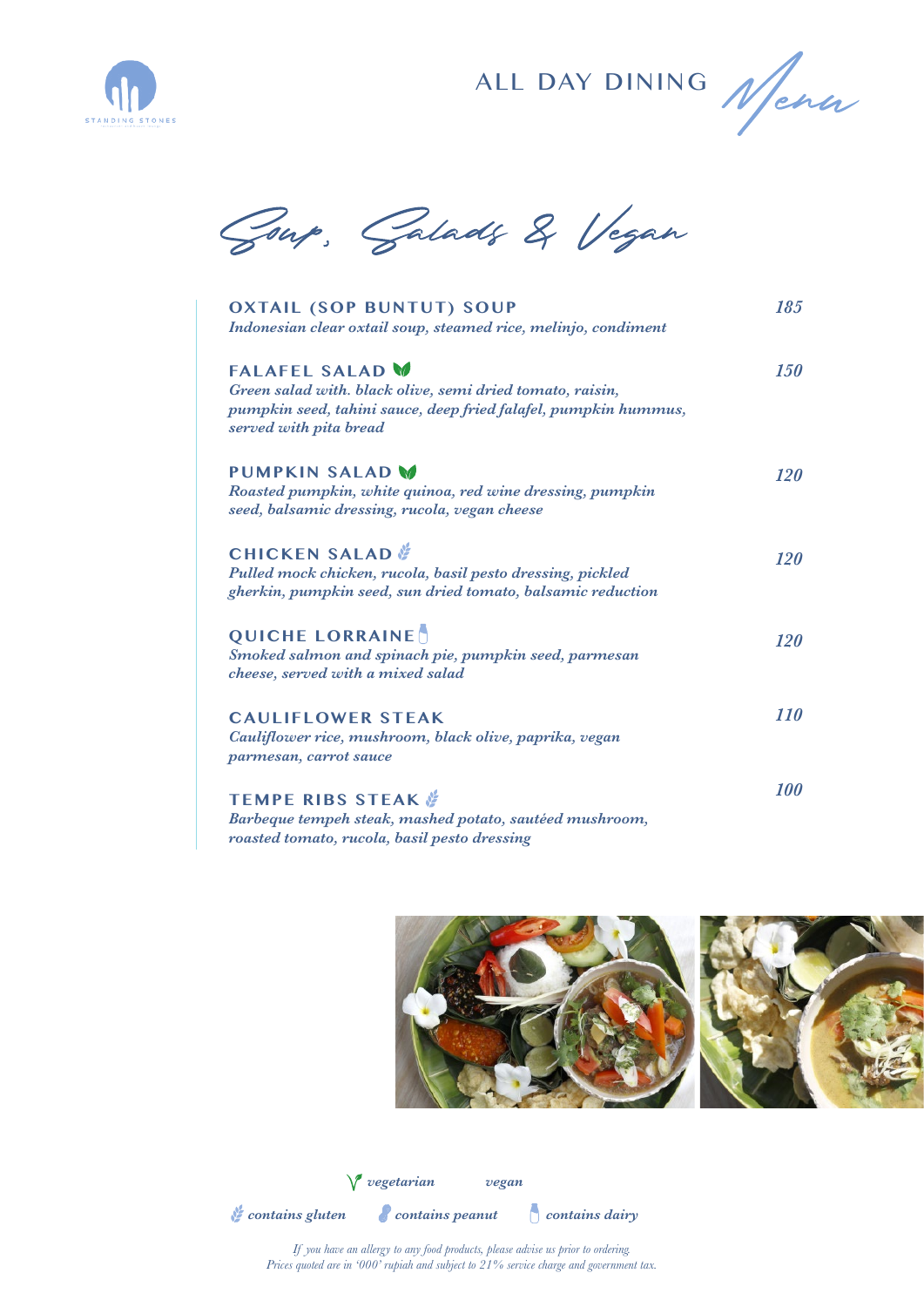

ALL DAY DINING Nena

Pasta,<br>Gandwiches,<br>Burgers



| SPAGHETTI BOLOGNAISE<br>Italian spaghetti, Bolognaise sauce, parmesan cheese, crusty<br>garlic bread                                                                                                                                         | <b>140</b> |
|----------------------------------------------------------------------------------------------------------------------------------------------------------------------------------------------------------------------------------------------|------------|
| <b>CHICKEN PASTA PARMIGIANA &amp; N</b><br>Deep fried breaded chicken breast, tomato concasse,<br>mozzarella cheese, spaghetti tomato pasta                                                                                                  | 135        |
| STEAK SANDWICH &<br>Ciabatta bread, sliced Australian top loin steak, cheese,<br>horseradish, caramelized onions, mixed salad and homemade<br><b>French fries</b>                                                                            | 130        |
| <b>CLASSIC CHEESE BURGER &amp;</b><br>Australian beef patty topped with mozzarella cheese served on a<br>homemade soft sesame bun with pork bacon or beef ham, onion<br>marmalade, gherkin, mixed salad and homemade truffle French<br>fries | 130        |
| MIE GORENG SEAFOOD<br>Javanese fried noodles, squid, prawn, fish skewer, crackers                                                                                                                                                            | <b>125</b> |
| <b>FISH BURGER &amp;</b><br>Sesame homemade soft bun, tartar sauce, breaded white fish,<br>mozzarella cheese, mixed salad and<br>homemade truffle French fries                                                                               | <b>125</b> |
| <b>STANDING STONES CLUB SANDWICH &amp;</b><br>Toasted white bread with mustard mayo, pork bacon or beef<br>ham, seared chicken breast, fried egg, tomato, mixed salad and<br>homemade French fries                                           | <b>120</b> |

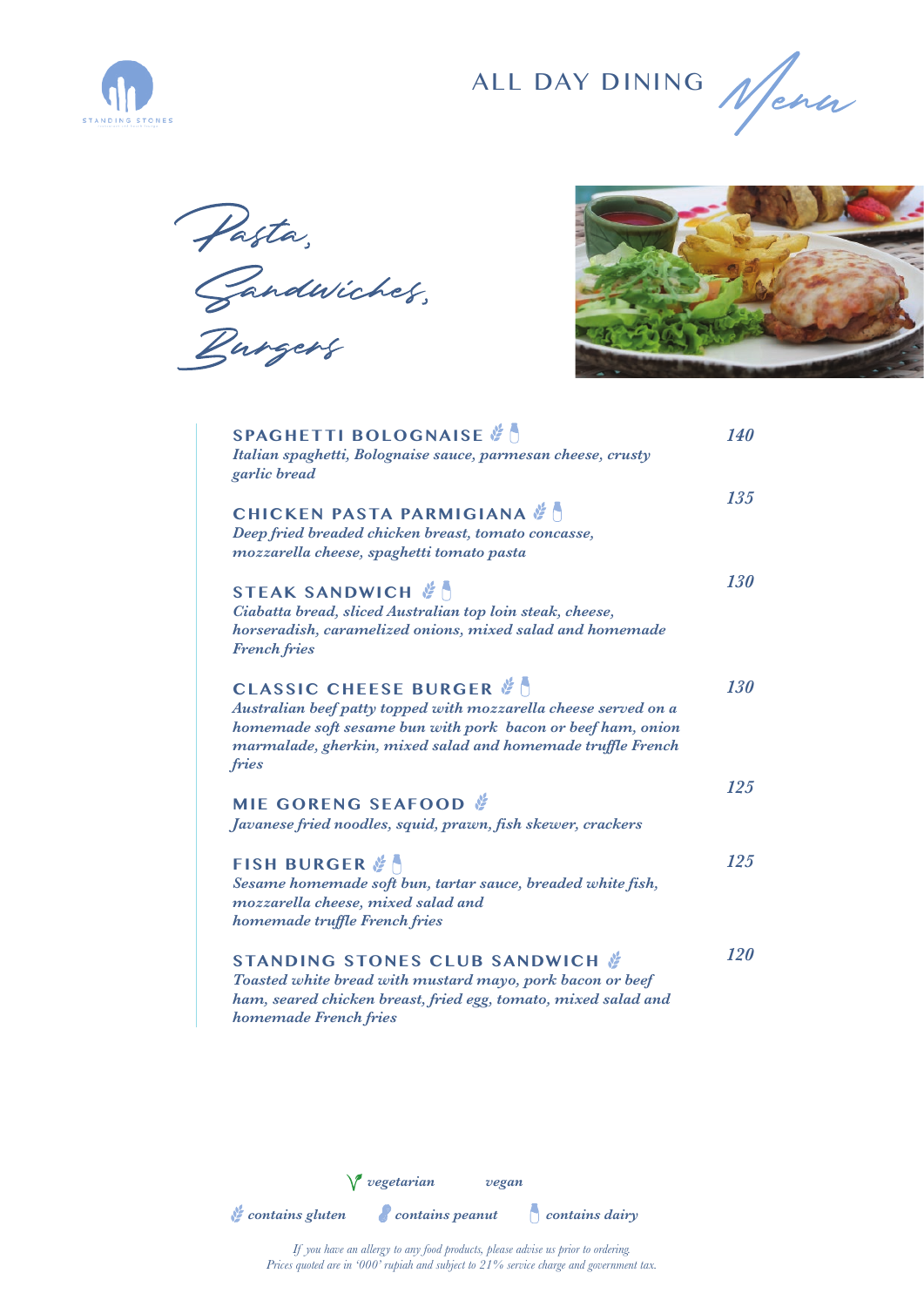

ALL DAY DINING





From the Ocean

| <b>SALMON</b><br>Pan seared Tasmanian salmon, sautéed long bean, seared<br>cauliflower confit, carrot confit,<br>capers lemon butter sauce                                            | <b>240</b>        |
|---------------------------------------------------------------------------------------------------------------------------------------------------------------------------------------|-------------------|
| <b>TUNA STEAK #</b><br>Fresh tuna steak (200 gram), rucola, pesto basil, balsamic<br>reduction, potato, tomato, sliced parmesan, pumpkin seed, potato<br>chips                        | 185               |
| <b>PRAWN HEAVEN</b><br>Rosemary garlic lemon King prawns, pumpkin hummus,<br>zucchini, tomato, black olive and mixed salad                                                            | 18.5              |
| <b>BARRAMUNDI FILLET</b> &<br>Pan seared skin on barramundi, black pepper sauce, shimeji<br>mushroom, spinach, truffle mashed potato                                                  | 180               |
| <b>GURAMI NYAT NYAT</b><br>Stewed Balinese spiced gurami fish (ikan gurami) "Kintamani"<br>style, sambel matah, sambel ulek, crackers,<br>steamed"plecing" vegetable and steamed rice | 170               |
| CRUSTED MAHI MAHI & A<br>Pumpkin hummus crusted mahi mahi fish fillet, lemon rucola<br>salad, dried tomatoes, cashew nuts and white quinoa                                            | <i><b>160</b></i> |
| FISH AND CHIPS $\mathscr{C}$<br>Crispy battered white fish, tartar sauce, mixed salad homemade<br>truffle French fries                                                                | 125               |

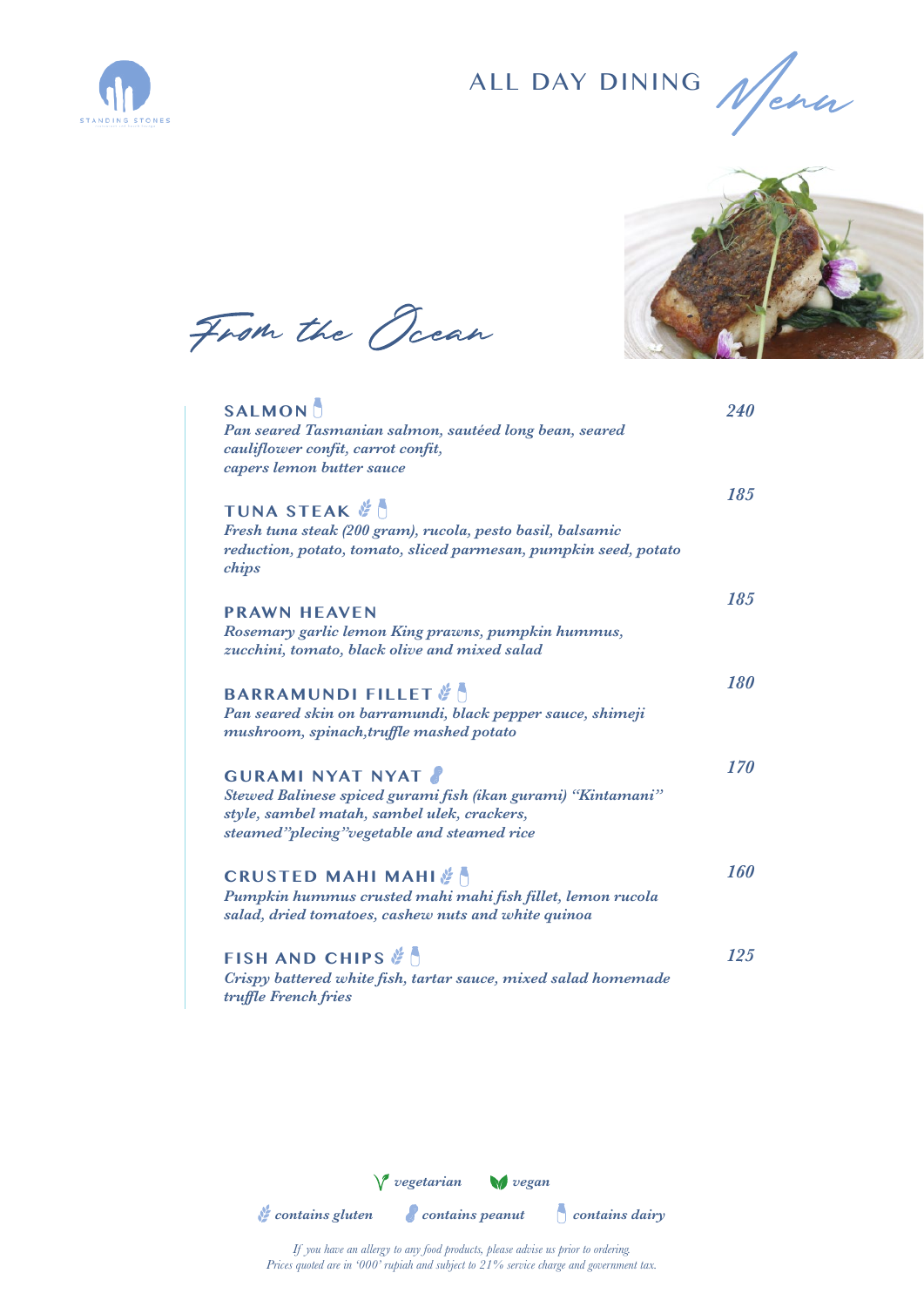





Gignature Dish

**SAMI SAMI MENU** FOR 2 *Sami sami (together) is the Indonesian traditional family style of dining where dishes are served to be shared together to symbolize togetherness*

*450*

**Assorted charcoal grilled Skewers (chicken, prawn, sate ikan lilit) Grilled local pork ribs Plecing-Balinese spicy steamed vegetable salad Balinese spicy & sour fish ball soup Srosop- Balinese creamy & spicy chicken curry Kalio-Sumatran beef rendang stew**

**DESSERT**

**Apple strudel and mango sorbet**

## **SIDE DISHES**

| Mixed Green Salad                  | 50 |
|------------------------------------|----|
| Homemade truffle oil French Fries  | 45 |
| Homemade truffle oil Mashed Potato | 40 |
| <b>Steamed Rice</b>                | 30 |